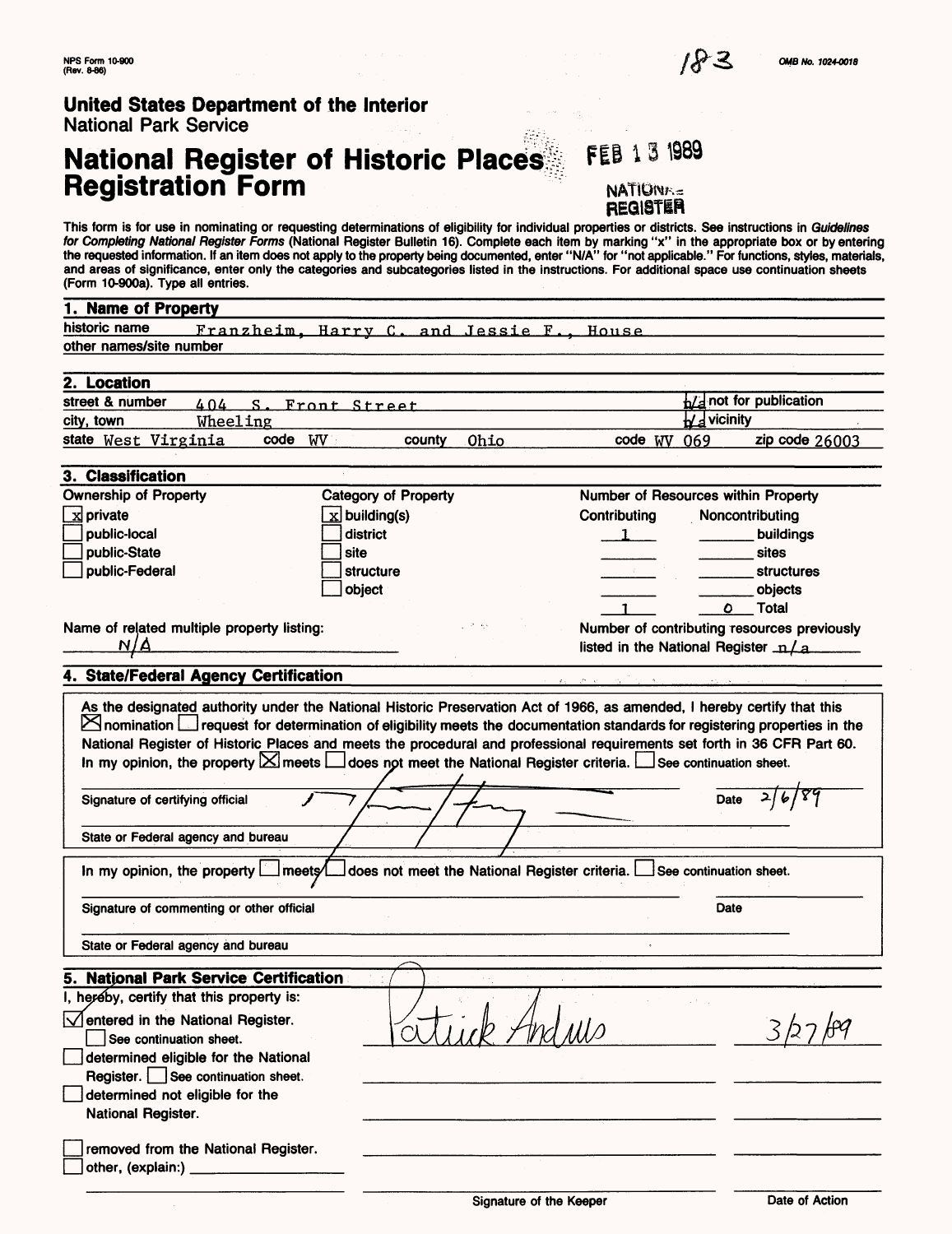| <b>6. Function or Use</b>                                                             |                                                                            |
|---------------------------------------------------------------------------------------|----------------------------------------------------------------------------|
| Historic Functions (enter categories from instructions)<br>Domestic - Single Dwelling | Current Functions (enter categories from instructions)<br>work in progress |
|                                                                                       |                                                                            |
|                                                                                       |                                                                            |
|                                                                                       |                                                                            |
|                                                                                       |                                                                            |
|                                                                                       |                                                                            |
| 7. Description                                                                        |                                                                            |
| <b>Architectural Classification</b><br>(enter categories from instructions)           | Materials (enter categories from instructions)                             |
|                                                                                       | foundation $\mathsf{stone}$ $\mathsf{.}$ sandstone                         |
| Late Victorian - shingle style                                                        | walls $wood - shinele$                                                     |
| Late 19th and Early 20th Century                                                      |                                                                            |
| American - Craftsman                                                                  | $root$ asphalt                                                             |
|                                                                                       | other.                                                                     |
|                                                                                       |                                                                            |
|                                                                                       |                                                                            |

**Describe present and historic physical appearance.**

Much of Wheeling's heritage is embodied in the Harry C. and Jessie F. Franzheim house on Wheeling Island. Built in 1897, the house is an excellent example of Shingle style architecture, is attributed to Harry's brother, Edward Bates Franzheim, noted Wheeling architect.

This handsome, three-storied shingle house faces west to S. Front Street with its back to the Ohio River. It sits high upon the lot, giving the house a prominent presence among its The front yard, raised with the addition of a sandstone retaining wall, coupled with the shoulder-high sandstone recarning wait, coupled with the should enight.<br>sandstone foundation, gives the structure additional height. Though Edward Bates Franzheim is known for his extraordinary attention to the siting of his buildings, this particular application was practical as well as an embellishment. The house was built after the disastrous 1884 flood of 52.4 feet (a 44 foot flood covers the Island), and this elevation provided the owners<br>of the new house a degree of protection. The 1889 Map of of the new house a degree of protection. Wheeling shows a small square structure occupying the lot, which<br>obviously was removed to accommodate the present structure. The obviously was removed to accommodate the present structure. 1897 Ohio County Tax Assessor's records indicate "building added" with the valuation of \$5,200. Additional research reveals that the Franzheim house had the highest valuation of any structure on the Island at this time.

The threat of flooding aside, Wheeling Island offered much to its residents. Its location directly across the river from<br>downtown Wheeling made it an early "bedroom community." Its downtown Wheeling made it an early "bedroom community." development was supported by the installation of water and sewer lines, gas mains, and fire hydrants, all available on S. Front Street as indicated on the 1889 map. The construction of the "Steel Bridge" in 1892 allowed the Island to be connected to downtown Wheeling by streetcar, thus making the commute to work and shopping convenient. It also explains the absence of garages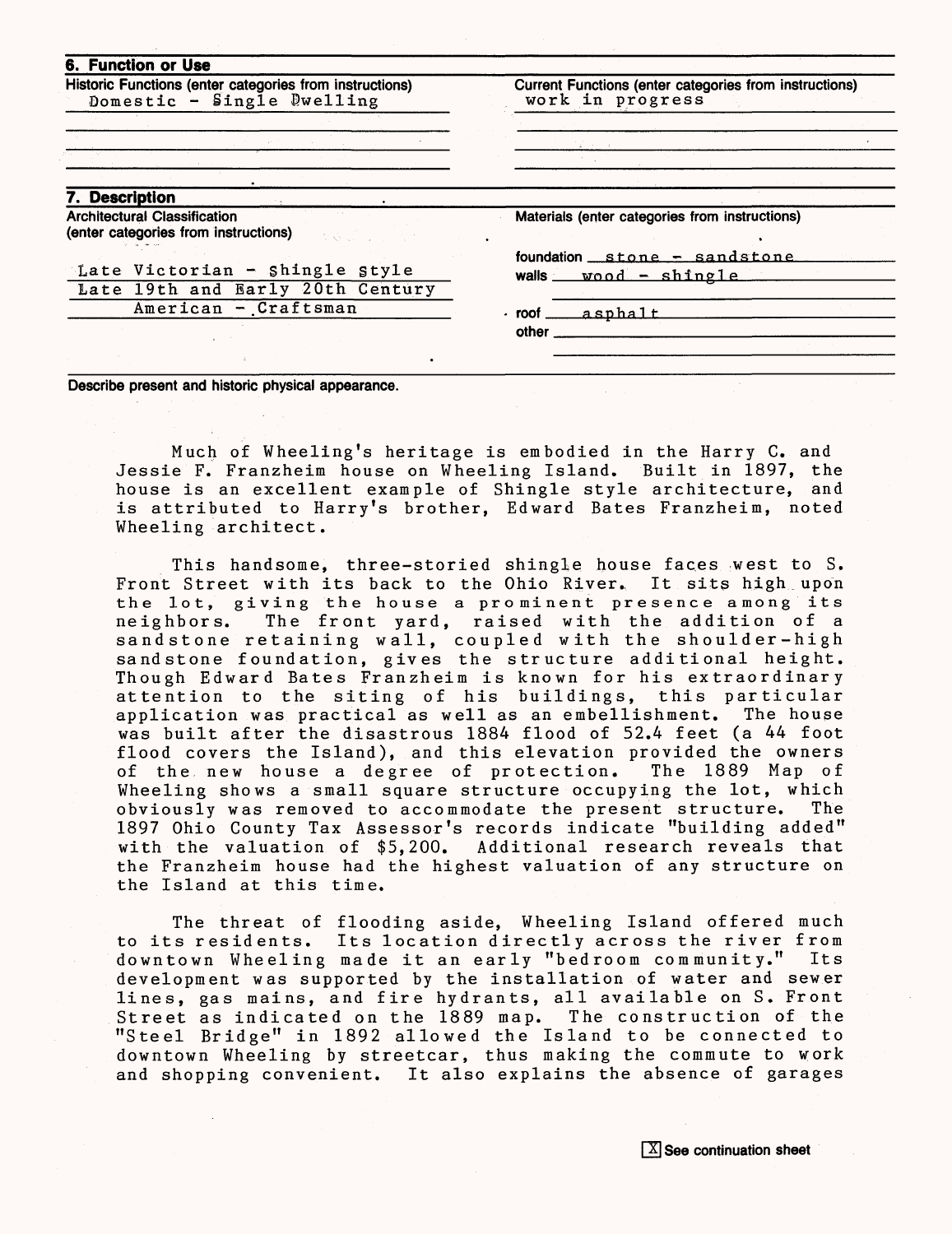#### **National Register of Historic Places Continuation Sheet**

Section number <sup>7</sup> Page <sup>2</sup>

and stables for many of the Island residences, the Franzheim house included.

Two blocks south of the Franzheim house was the West Virginia Exposition and State Fair Association Grounds which was devastated by the 1884 flood. However, the facilities were rebuilt in time to celebrate the great Tri-State Reunion of the GAR in September of  $1886<sup>1</sup>$  When Harry and Jessie Franzheim bought the property with its existing small structure in 1895, Wheeling Island with all its assets was worthy of their investment.

The identifying features of this Shingle house include the dominant cross gambrel roof with its long slope, the two round towers with curved glass windows and the wide front porch<br>blending from the tower and curving from front to side. The blending from the tower and curving from front to side. wide, yet simple, entablature above the classical Ionic porch columns provides a strong horizontal band that wraps around the elevations banding and harmonizing the house's irregular parts. The shingles, continuous and uniform without interruption, flare out as wall meets foundation reflecting the line of the gambrel.

What at first glance appears to be a rather unpretentious home, due to these straight forward identifying features, is a house rich with thoughtful, elegant detail. The shingles, though uniform on wall surfaces, create relieving arches above some windows, fan out around an oval window with its four distinctive wood keystones, and flare out above other windows creating low profile hoods supported by modillions. Windows, though varied in numbers and combinations, are for the most part plain with simple surrounds, double-hung with equal sashes containing single paned glass. However, there are exceptions: there is leaded stained glass above the three second story tower windows in the front tower; windows occuring in curved surfaces have curved glass; there are leaded glass windows in the foyer and on the stair landings.

Each elevation is distinctive and merits its own description

West (Front) Elevation - Looking beyond the features of the gambrel, tower and porch, one finds the front entrance set-off by three fluted pilasters dividing and containing the front door and leaded side window, above which are frieze panels embellished with garlands. The front door itself is plain with single paned glass above a panelled base. However, the base below the leaded window is decorated with crossed "walking sticks," garlands of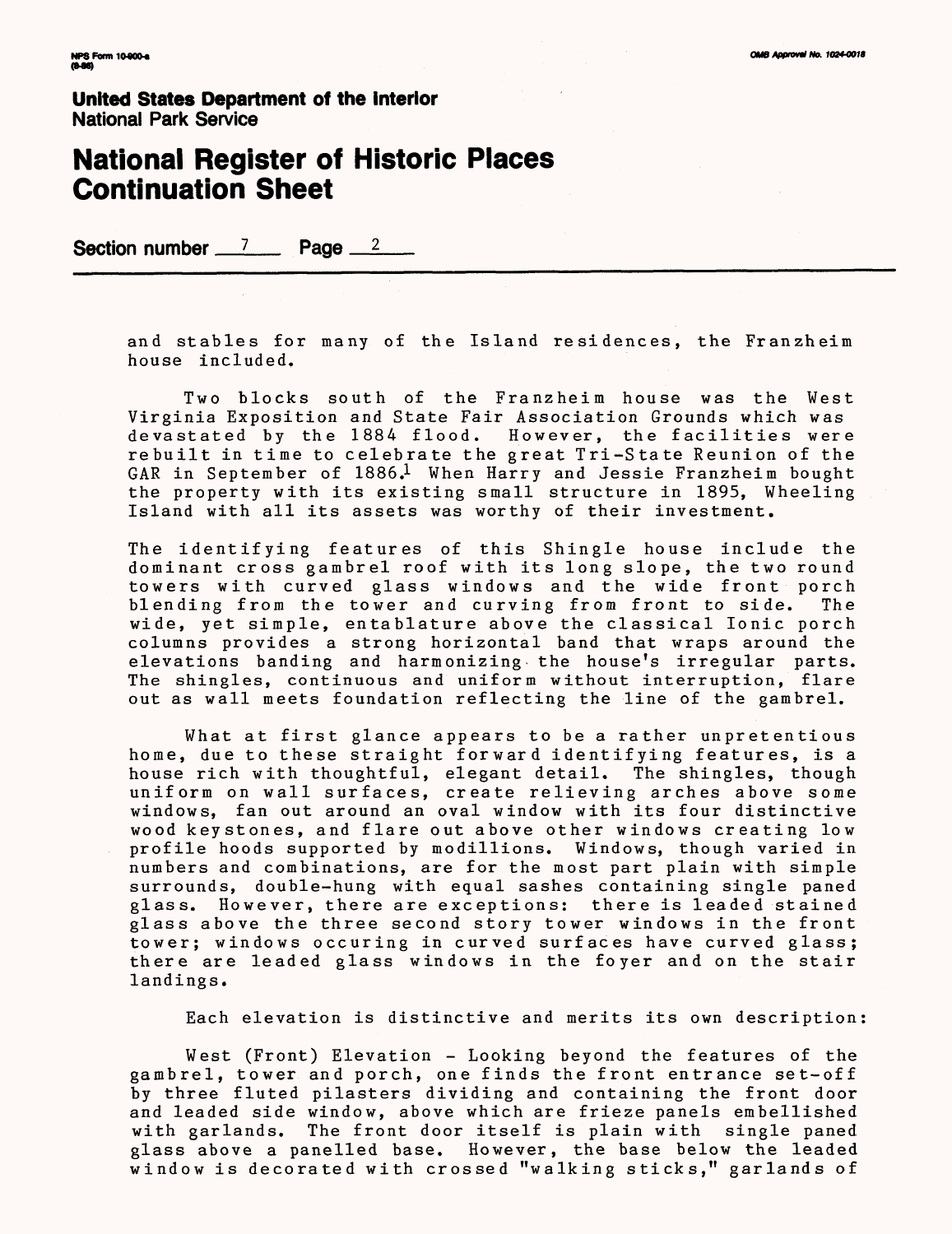#### **National Register of Historic Places Continuation Sheet**

Section number  $\frac{7}{2}$  Page  $\frac{3}{2}$ 

leaves and ribbons. The porch recedes to the east to contain a secondary entrance, possibly to a home office.

South Elevation - The porch allows access to this side of the property. Windows and dormers play an important role in defining this elevation. There is a strip of triple windows with garland and a broken pediment above. There are two dormers, one containing a massive stained glass window giving light to the interior stair, and the other double windows in a bedroom.. The two-story south tower with curved glass windows affords a wonderful view down the Ohio River. Affixed to this tower is a rusticated brick chimney. At this point the house turns the corner to the river by the way of a porch.

East (River) Elevation - The above porch off the south parlor was original to the house but enclosed sometime in the 1910's or 1920's. It reflects the arts and craft movement of that period with its extended eaves, knee braces and exposed beams. An additional clue to this addition lies in the mortar of the sandstone foundation, which was red in original work and left natural in subsequent. Continuing on beyond the porch, the dining room bay windows and those above in the bedroom are separated by narrow classical Tuscan columns. A further set of windows contains two windows separated by a decorative panel of equal size.

North elevation - This side of the house is functional, containing the operations (kitchen, bathrooms, back stairs) that support residential life. Though this was the non-public side of the house, architect Franzheim cared enough to include sensitive one window is set-off by a relieving arch in the shingles; the kitchen has its own porch and entrance for deliveries; the door accessing from the back stairs has label molding which flairs to accomodate the flair of the shingles as they extend out above the foundation walls. The roof of this elevation is gambrel, however, the peak breaks into two gables each containing triple windows.

This house incorporates many features and details that are found in other Wheeling residences that are known to have been<br>designed by Edward Bates Franzheim. Mr. Franzheim designed by Edward Bates Franzheim. Mr. Franzheim designed<br>r his mother, brothers, nephews and cousins. Probably houses for his mother, brothers, nephews and cousins. in this instance, Mr. Franzheim was restrained only by the limitations of the site.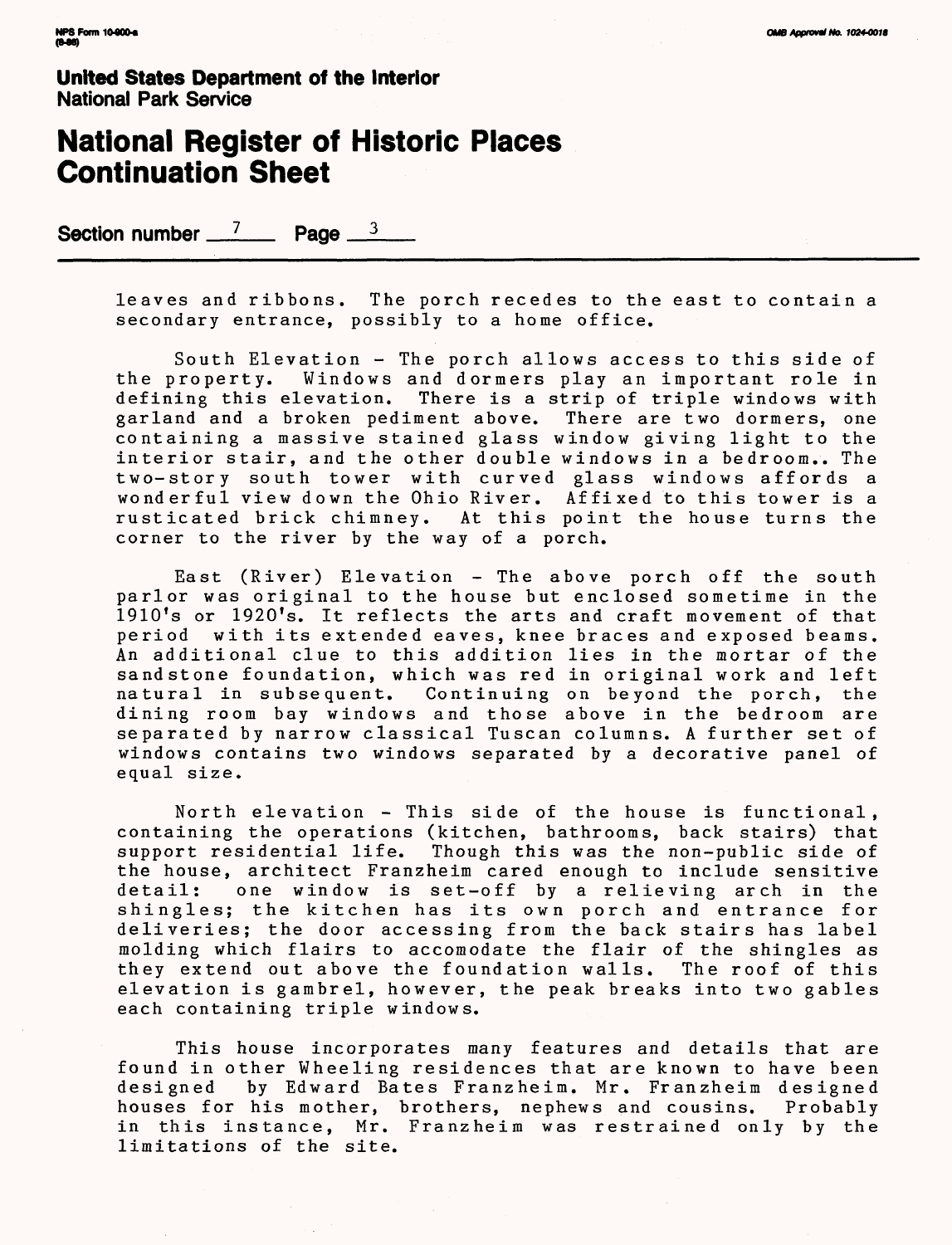#### **National Register of Historic Places Continuation Sheet**

Section number  $\frac{7}{2}$  Page  $\frac{4}{4}$ 

The interior reflects a refined attention to detail with an occasional outbreak of refined embellishment. Upon entering the house, one is impressed with the rich warmth of wood and leaded<br>glass. This is further emphasized by the immediate presence of a This is further emphasized by the immediate presence of a fireplace. The dark oak mantel contains carved Roman funeral The fireplace surround is Classical with its<br>bldiers and a ribbon-like iron corner trim, A figures of Roman soldiers and a ribbon-like iron corner trim. A bas-relief lion head is prominent within the fire box which contains a gas outlet. Two leaded glass windows add to the richness and light this area.

Behind the fireplace and incorporated into the foyer is the main stair, again of dark oak. The stair is separated from the foyer by a wooden harp with tooled spindles, setting upon panelled wainscoting, which extends throughout the hall and is detailed with bead. The stair is also separated from the rear parlor, or drawing room, by a heavy wooden screen in an archway, measuring approximately four feet square, containing beaded columns and a lattice pattern of dark oak. throughout the house was most likely the product of Wheeling mills which had highly skilled craftsmen and the technical<br>capabilities. High above the landing of the stair is a High above the landing of the stair is a magnificant leaded, stained glass window in a lattice pattern, casting light, color and warmth. Incorporated into the stair's wainscoting is a "U" shaped bench the width and length of the landing.

Off the foyer and hall, contained in the front tower, is the formal parlor, rich with parquet flooring. A molded plaster, canted frieze features alternating medallions and entwined garland, banded with egg and dart band below and heavy flowered roping above, encircles the room. The curved glass windows are unadorned and the fireplace again features Wheeling tile and a with classical columns.

At the rear of the house is the dining room with a large bay<br>window opening the room onto the Ohio River. The wainscoting opening the room onto the Ohio River. The wainscoting is again dark oak detailed with bead. The fireplace mantel with heavily carved swags of fruit typifies the type of millwork found common to Wheeling. The beading in the column flutes carries out the pattern out the bead of the wainscoting. Bead<br>and reel is found on the mantel and on the iron fireplace found on the mantel and on the iron fireplace insert, which is surrounded by tile, again most likely a product of Wheeling.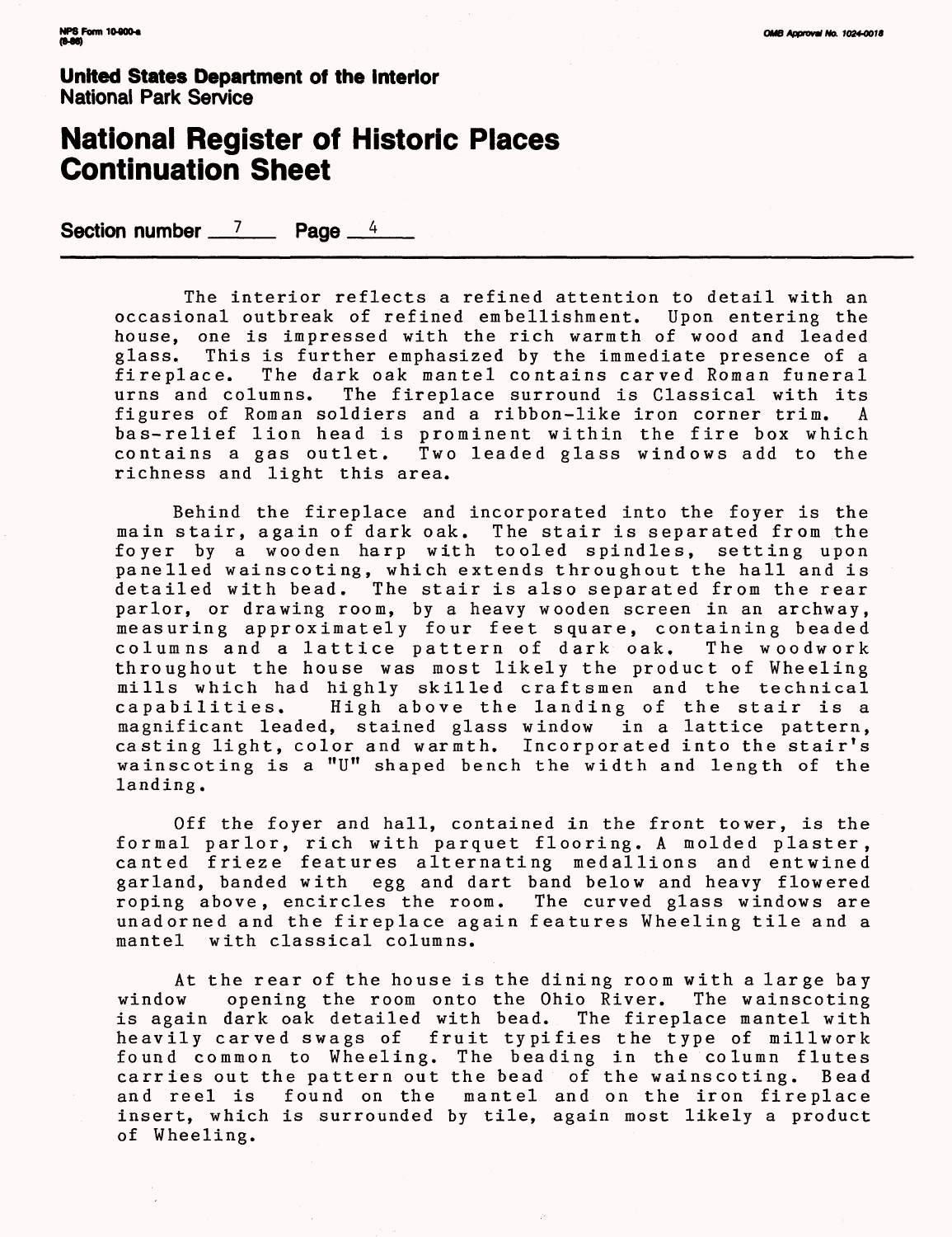#### **National Register of Historic Places Continuation Sheet**

Section number 7 Page 5

The parlor, or drawing room, in the south (rear) tower is more embellished than the other rooms previously described. Banding the room is a wide, molded plaster frieze with cherubs<br>and garland. The painted mantel is supported on either side by The painted mantel is supported on either side by carved caryatids, adding an overall distinctive feminine flair. The overmantel is massive, a Chippendale broken pediment contains carved griffins facing a harp. This room opens onto the rear porch, which was enclosed during the 1910's or 1920's and shows obvious features of the Craftsman style. The room has an exposed beamed ceiling, built-in bookshelves, tiled floor and fireplace, and distinctive Craftsman lighting fixtures.

Upstairs, the four large bedrooms each contains numerous windows. The Franzheims and their three sons, L. Woodward, Harry C., Jr., and William A, occupied this floor. The mantel in the tower room above the south parlor is particularly distinctive in its use of Wheeling tile, containing in this case three large tiles of colonial figures - a male, a female and the third of children reading.

The two bathrooms on this floor are also elaborate. What was probably the master bath uses extensive marble paneling, including a fireplace. An oversized porcelain pedestal basin and tub are present. Over the built-in tub is an archway detailed This wreath motif is carried over<br>family bathroom. The tile which into what would have been the family bathroom. is extensive in this room is capped by a border tile with raised wreaths.

The bedroom in the tower above the front parlor contains a<br>let floor similar to that found in the room below. The parquet floor similar to that found in the room upper sashes of the triple windows in this room are leaded stained glass.

The third story is accessed only by a Lincrusta-papered back<br>stair. Obviously the servants quarters, this area is divided Obviously the servants quarters, this area is divided into numerous rooms, one of which features a built-in bookcase with leaded glass doors and caryatids matching those found the rear parlor. Otherwise, the rooms are not particularly noteworthy except that they are well lit by numerous windows<br>located either in eaves or dormers. The entry hallway also located either in eaves or dormers. contains a parquet floor.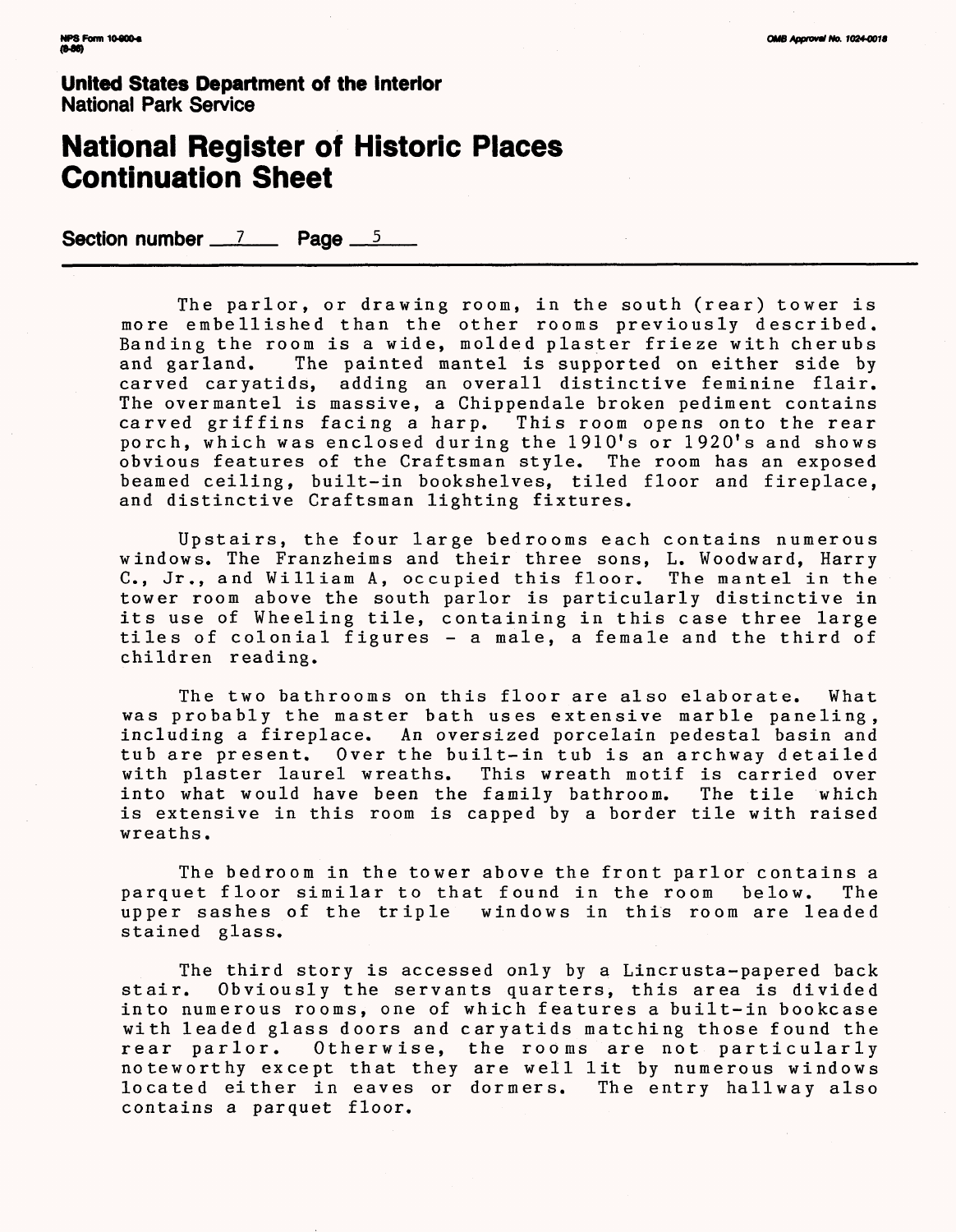#### **National Register of Historic Places Continuation Sheet**

Section number 7 Page 6

This 1897 house was constructed with a coal-burning central heating system. All rooms have heating vents with elaborately<br>decorated star-burst patterned grills. In addition, the decorated star-burst patterned fireplaces were outfitted with gas space heaters.

The rooms of this house are not as richly detailed as was so common during the late 19th Century. Possibly, because Harry C. Franzheim was in the furniture and furnishings business with "high class goods a specialty,"2 these understated rooms would have allowed for the dramatic display of furnishings available through the company. However, one example remains in the house, a tapestry of an 18th Century village scene is framed within the woodwork above the foyer fireplace. Though the Franzheim's possessions have long since been removed, one can freely imagine the oppulant appointments that were once showcased in this house.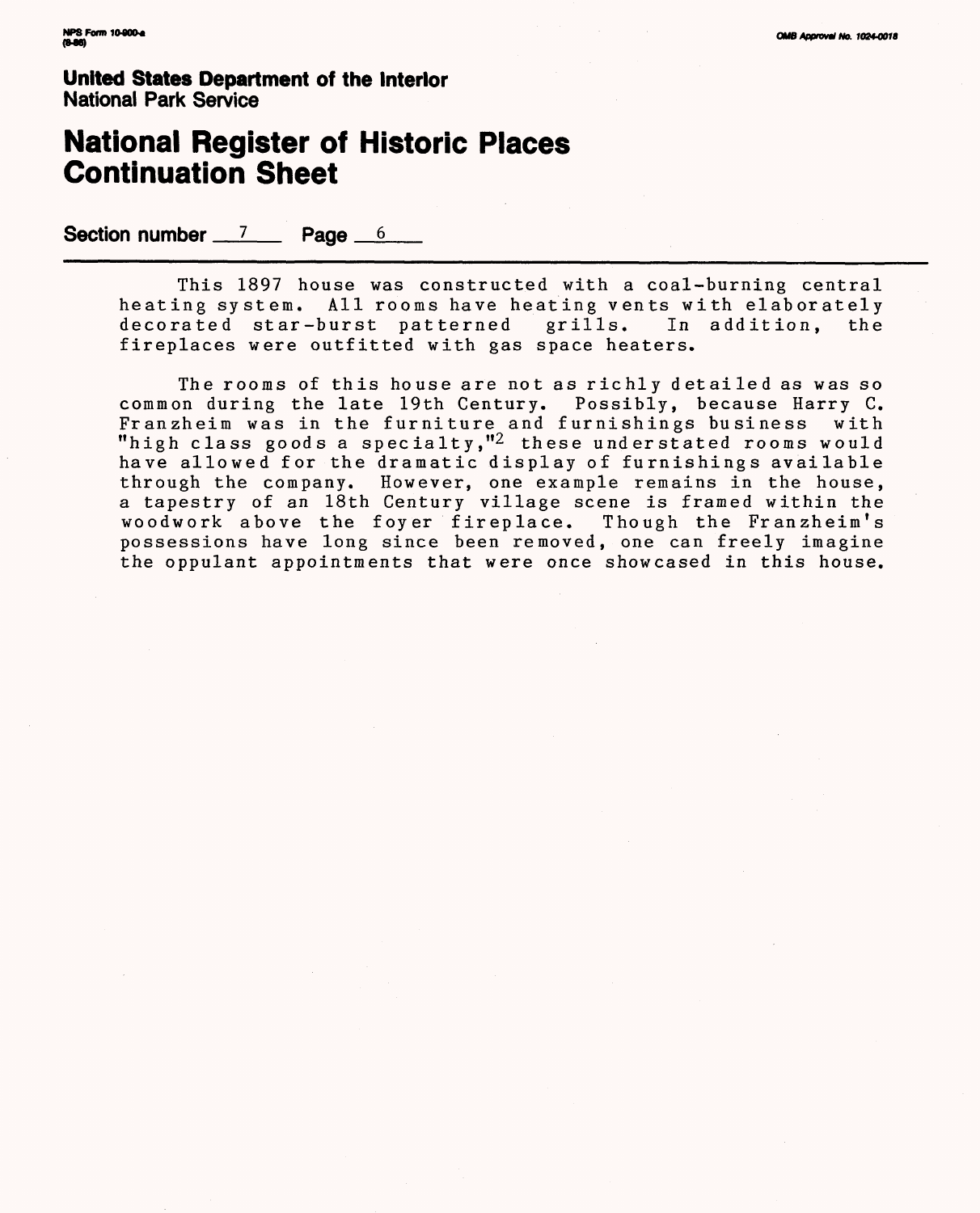| 8. Statement of Significance                                                                                            |            |     |                                                |                             |                        |                                                                                                                       |
|-------------------------------------------------------------------------------------------------------------------------|------------|-----|------------------------------------------------|-----------------------------|------------------------|-----------------------------------------------------------------------------------------------------------------------|
| Certifying official has considered the significance of this property in relation to other properties:<br>nationally     | Istatewide |     | $x^{\text{-}}$ locally                         |                             | District Art Committee | <b>Contract Contract</b>                                                                                              |
| Applicable National Register Criteria<br>$\lfloor x \rfloor$ B $\lfloor x \rfloor$ C<br>I٨                              | 1 ID       |     |                                                |                             |                        |                                                                                                                       |
| <b>Criteria Considerations (Exceptions)</b><br>l B<br>C<br>A                                                            | D          | Е   | F                                              | ١G                          |                        |                                                                                                                       |
| Areas of Significance (enter categories from instructions)<br>architecture<br>commerce<br>social history - philanthropy |            |     | <b>Period of Significance</b><br>$1897 - 1925$ |                             |                        | <b>Significant Dates</b><br>1897                                                                                      |
| $\bullet$ . The fit of the second state $\mathcal{L}$                                                                   |            | n/a |                                                | <b>Cultural Affiliation</b> |                        | $\mathcal{L}^{\mathcal{L}}$ and $\mathcal{L}^{\mathcal{L}}$ are the set of the set of the $\mathcal{L}^{\mathcal{L}}$ |
| <b>Significant Person</b><br>Harry C. Franzheim<br>Jessie F. Franzheim                                                  |            |     | Architect/Builder                              |                             | Edward Bates Franzheim |                                                                                                                       |

**State significance of property, and justify criteria, criteria considerations, and areas and periods of significance noted above.**

The Harry C. and Jessie F. Franzheim House is significant because it is an exceptional example of Shingle style<br>architecture by a significant Wheeling architect. The house architecture by a significant Wheeling architect. bears its name from its original owners, a prominent Wheeling family. Harry C. Franzheim was partner in the oldest furniture business in.the city; Jessie F. Franzheim was a generous contributor to the community. The house has the additional association by being the design of Edward Bates Franzheim, Harry's younger brother. The house represents a period of time and a style of life that was integral to the development of Wheeling.

With its Shingle style architecture, the Harry C. Franzheim and Jessie F. Franzheim House epitomizes Wheeling Island. This island in the midst of the Ohio River is considered to be the largest and most populated island on an inland waterway in the<br>world. Wheeling Island is harmoniously urban, suburban and Wheeling Island is harmoniously urban, suburban and resort, and so is this Shingle style house. It is a house that is worthy of the prominence of its owners, its architect and its location.

Aside from a porch that was enclosed during the Craftsman period and an asphalt shingled roof, the house has remained unaltered in its exterior since the time that Edward Bates Franzheim composed its complex and thoughtfully detailed appearance. The varied elevations reflect not only interior functions but the house's relationship to its site and its neighbors.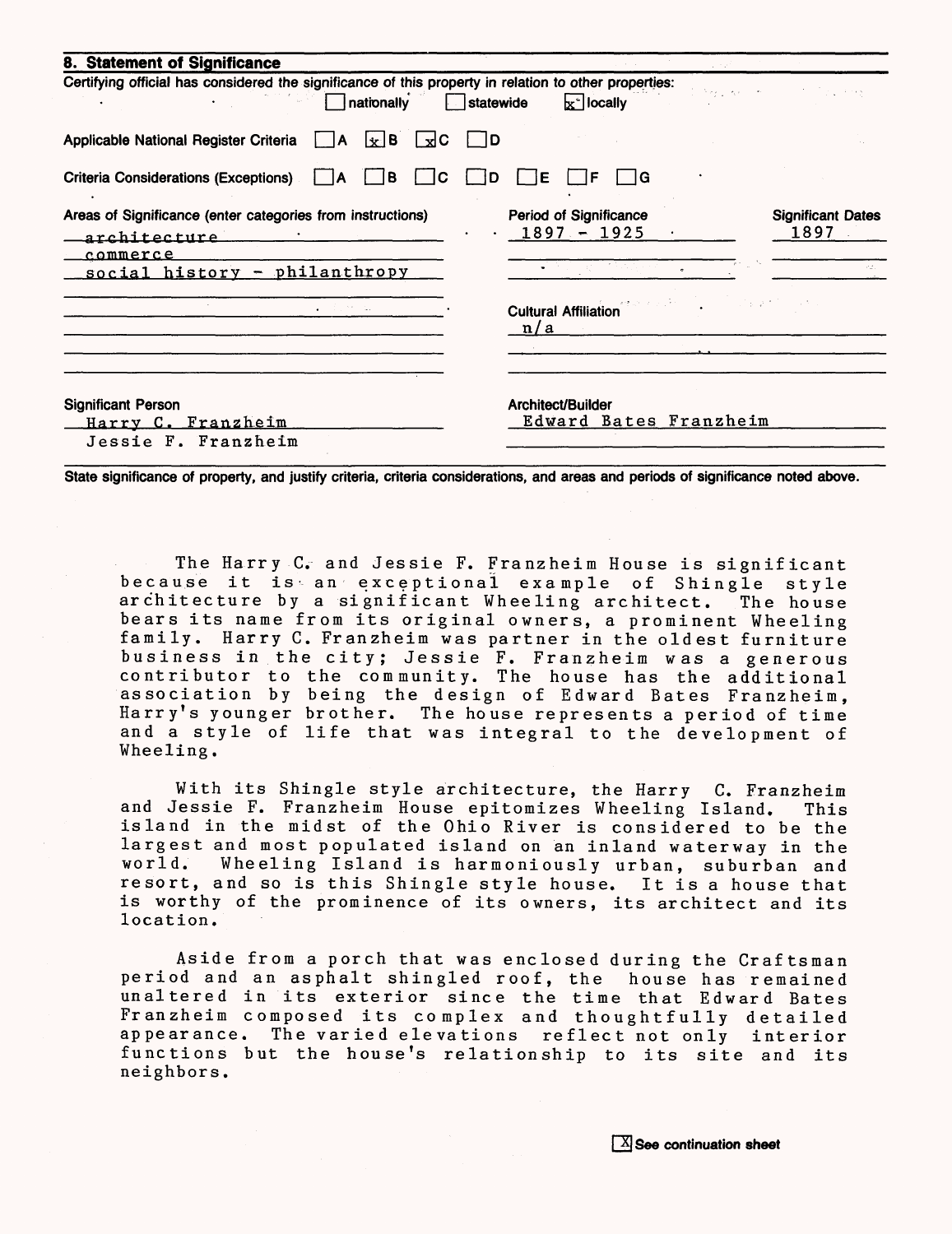| 9. Major Bibliographical References                                                                                                                                                                                                                                                                                                                                                                                                                                                                                                                                                                                                                                                                                                                                                                                                                                                     |                                                                                                                                                                                                                                                                                                                                                           |
|-----------------------------------------------------------------------------------------------------------------------------------------------------------------------------------------------------------------------------------------------------------------------------------------------------------------------------------------------------------------------------------------------------------------------------------------------------------------------------------------------------------------------------------------------------------------------------------------------------------------------------------------------------------------------------------------------------------------------------------------------------------------------------------------------------------------------------------------------------------------------------------------|-----------------------------------------------------------------------------------------------------------------------------------------------------------------------------------------------------------------------------------------------------------------------------------------------------------------------------------------------------------|
| Atlas of the City of Wheeling, WV. Philadelphia, PA: L.J. Richards & Co. Publishers. 1889.                                                                                                                                                                                                                                                                                                                                                                                                                                                                                                                                                                                                                                                                                                                                                                                              |                                                                                                                                                                                                                                                                                                                                                           |
| Atlas of the City of Wheeling, WV. Philadelphia, PA: A. H. Mueller, Publishers. 1901.                                                                                                                                                                                                                                                                                                                                                                                                                                                                                                                                                                                                                                                                                                                                                                                                   |                                                                                                                                                                                                                                                                                                                                                           |
| Cranmer, Gibson Lamb. History of Wheeling City and Ohio County, West Virginia and<br>Representative Citizens, 1776-1900. Chicago, IL: Chicago Biographical Publishing Co.                                                                                                                                                                                                                                                                                                                                                                                                                                                                                                                                                                                                                                                                                                               | $1902 \cdot$                                                                                                                                                                                                                                                                                                                                              |
| Wheeling City Directory. Wheeling, WV: W. L. Callen Publisher. 1896-1925.                                                                                                                                                                                                                                                                                                                                                                                                                                                                                                                                                                                                                                                                                                                                                                                                               |                                                                                                                                                                                                                                                                                                                                                           |
| Wheeling Register, The. Wheeling, WV.                                                                                                                                                                                                                                                                                                                                                                                                                                                                                                                                                                                                                                                                                                                                                                                                                                                   |                                                                                                                                                                                                                                                                                                                                                           |
| Wiggington, Brooks E. "Edward Bates Franzheim". unpublished.                                                                                                                                                                                                                                                                                                                                                                                                                                                                                                                                                                                                                                                                                                                                                                                                                            |                                                                                                                                                                                                                                                                                                                                                           |
| Wiggington, Brooks E. "Wheeling Island". unplublished                                                                                                                                                                                                                                                                                                                                                                                                                                                                                                                                                                                                                                                                                                                                                                                                                                   |                                                                                                                                                                                                                                                                                                                                                           |
|                                                                                                                                                                                                                                                                                                                                                                                                                                                                                                                                                                                                                                                                                                                                                                                                                                                                                         | See continuation sheet                                                                                                                                                                                                                                                                                                                                    |
| Previous documentation on file (NPS):<br>preliminary determination of individual listing (36 CFR 67)<br>has been requested<br>previously listed in the National Register<br>previously determined eligible by the National Register<br>designated a National Historic Landmark<br>recorded by Historic American Buildings<br>recorded by Historic American Engineering<br>Record $#$ <b>Example 2.1 Example 2.1 <b>Example 2.1 Example 2.1 Example 2.1 Example 2.1 Example 2.1 Example 2.1 Example 2.1 Example 2.1 Example 2.1 Example 2.1 Example 2.1 Example 2.1 Example 2.1 </b></b><br>10. Geographical Data<br>(4.29)<br>Acreage of property less than one acre<br><b>UTM References</b><br>$\begin{bmatrix} 5 & 2 & 3 & 1 & 0 & 0 \end{bmatrix}$ $\begin{bmatrix} 4 & 4 & 3 & 5 & 0 & 2 & 0 \end{bmatrix}$<br>A $\lfloor \frac{1}{2} \rfloor$<br>Northing<br>Easting<br>Zone<br>С | Primary location of additional data:<br>State historic preservation office<br>Other State agency<br><b>Federal agency</b><br>Local government<br><b>University</b><br>$X$ Other<br>Specify repository:<br>Archives, Blue Pencil Club, Wheeling<br>W. Va. for Wiggington papers.<br>В<br><b>Northing</b><br>Easting<br>Zone<br>D<br>See continuation sheet |
| <b>Verbal Boundary Description</b>                                                                                                                                                                                                                                                                                                                                                                                                                                                                                                                                                                                                                                                                                                                                                                                                                                                      |                                                                                                                                                                                                                                                                                                                                                           |
| A certain piece or parcel of ground on Wheeling Island, in the<br>Seventh Ward (now the 4th Ward) of the City of Wheeling, in the County<br>of Ohio and State of West Virginia. Said piece of ground fronts and<br>winds on the east side of what is now known as South Front Street in                                                                                                                                                                                                                                                                                                                                                                                                                                                                                                                                                                                                 | $x$ See continuation sheet                                                                                                                                                                                                                                                                                                                                |
| <b>Boundary Justification</b>                                                                                                                                                                                                                                                                                                                                                                                                                                                                                                                                                                                                                                                                                                                                                                                                                                                           |                                                                                                                                                                                                                                                                                                                                                           |
| The nominated property constitutes the entirety of lot no.3 of<br>Fink's Addition to the City of Wheeling.                                                                                                                                                                                                                                                                                                                                                                                                                                                                                                                                                                                                                                                                                                                                                                              |                                                                                                                                                                                                                                                                                                                                                           |
|                                                                                                                                                                                                                                                                                                                                                                                                                                                                                                                                                                                                                                                                                                                                                                                                                                                                                         | See continuation sheet                                                                                                                                                                                                                                                                                                                                    |
|                                                                                                                                                                                                                                                                                                                                                                                                                                                                                                                                                                                                                                                                                                                                                                                                                                                                                         |                                                                                                                                                                                                                                                                                                                                                           |
| 11. Form Prepared By                                                                                                                                                                                                                                                                                                                                                                                                                                                                                                                                                                                                                                                                                                                                                                                                                                                                    |                                                                                                                                                                                                                                                                                                                                                           |
| name/title Harriette S. Hopkins, AICP                                                                                                                                                                                                                                                                                                                                                                                                                                                                                                                                                                                                                                                                                                                                                                                                                                                   |                                                                                                                                                                                                                                                                                                                                                           |
|                                                                                                                                                                                                                                                                                                                                                                                                                                                                                                                                                                                                                                                                                                                                                                                                                                                                                         | date December 15, 1988<br>telephone (304) 234-3701                                                                                                                                                                                                                                                                                                        |

 $\mathcal{A}^{(1)}$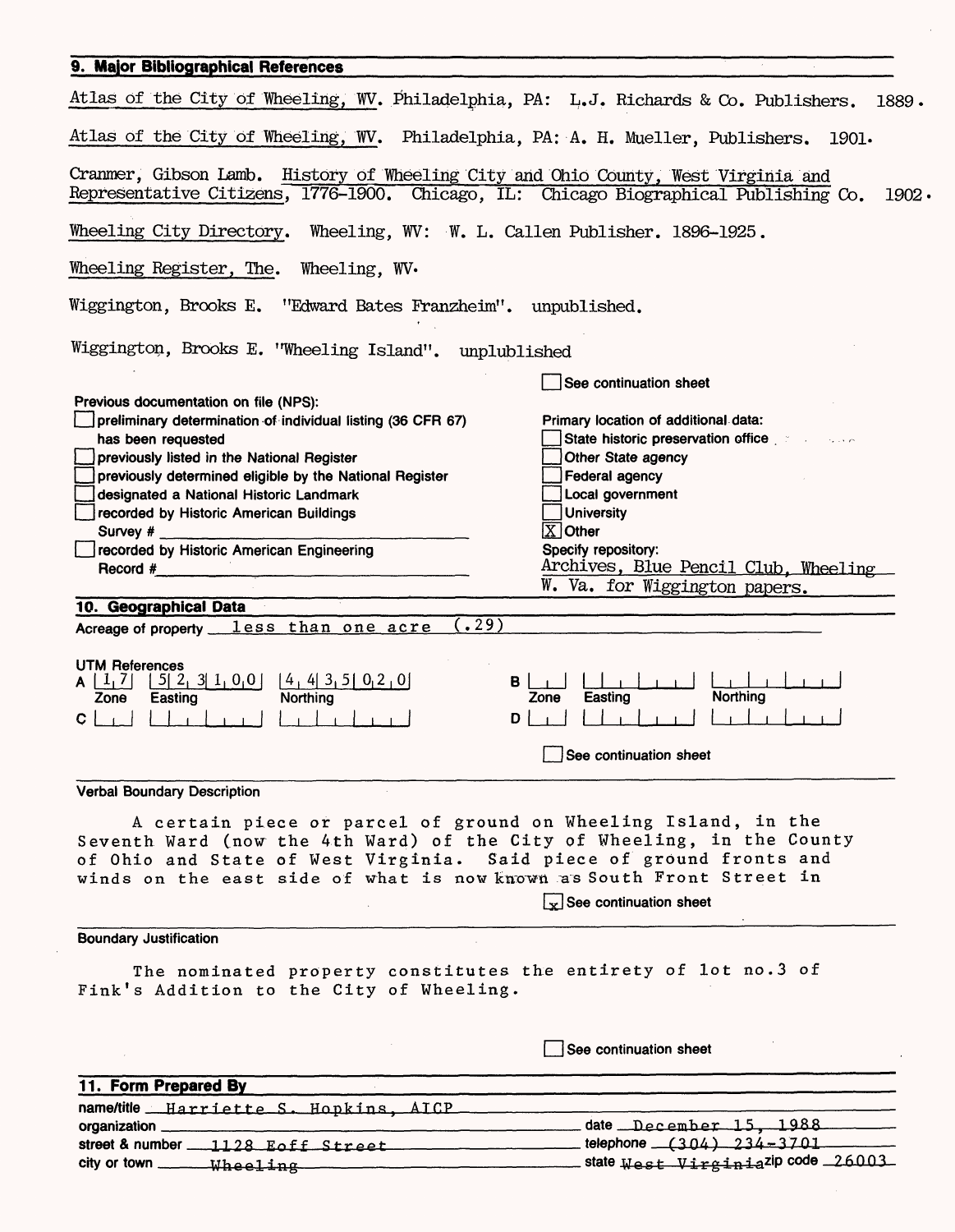#### **National Register of Historic Places Continuation Sheet**

**Section number 8 Page 2** 

There is the grand front with its porch and entrance to the foyer, warm and welcoming. The house opens to the river with its windows - curved in the tower, wide bay in the dining room and bedroom above, and angled on the porch, affording views up and<br>down the Ohio and across to downtown Wheeling. The house is down the Ohio and across to downtown Wheeling. respectful of its neighbors, not intruding but providing them with facades that are elegantly functional yet fanciful.

Harry C. Franzheim (1864-1915) and his six brothers were the first generation of German immigrant parents who settled in first generation of German immigrant parents who settled in<br>Wheeling in 1840. The family made, and is still making, a contribution to this city. Harry C. Franzheim was "long a prominent figure in the commercial, industrial and financial life of the city".<sup>3</sup> He was a partner in the G. Mendel and Company at 1124 Main Street. An advertisement in the 1896 Wheeling City Directory lists it as purveyors of "furniture, carpets, window shades, etc. (high class goods a specialty), also funeral directors."4 In 1906, the funeral service business warranted the In 1906, the funeral service business warranted the other partners, including G. Edward Mendel, separating away and the furniture company became the H. C. Franzheim Company. There is fine china in the possession of the family today marked with "H. C. Franzheim Co." Mr. Franzheim "was a citizen who had a keen sense of his civic responsibilities and endeavored at all times to measure up to them. He believed in Wheeling and its destiny<br>and gave freely of his time and means for its advancement."<sup>5</sup> gave freely of his time and means for its advancement."<sup>5</sup> Harry C. Franzheim was a founder, president and ex officio director of the Wheeling Board of Trade, as well as a director of the National Bank of West Virginia, Security Trust Company, La Belle Iron Works and the Fort Henry Club. Upon his death, flags were flown at half mast on several public buildings in the city.<sup>6</sup> Fittingly, the funeral service for Henry Franzheim was held at the family residence on S. Front Street.

Jessie F. Franzheim (1857-1928) was the daughter of S. H. Woodward, one of the founders of the La Belle Iron Works and a prominent Wheeling citizen. She married Harry C. Franzheim in<br>1892. "Her greatest interest was in local charities, although "Her greatest interest was in local charities, although the very quiet way in which she conducted her benevolences made them unknown to any but relatives and near friends. The Ohio Valley General Hospital and various charitable institutions of greater Wheeling benefited greatly from the generosity and sympathetic interest of Mrs. Franzheim. One of her gifts was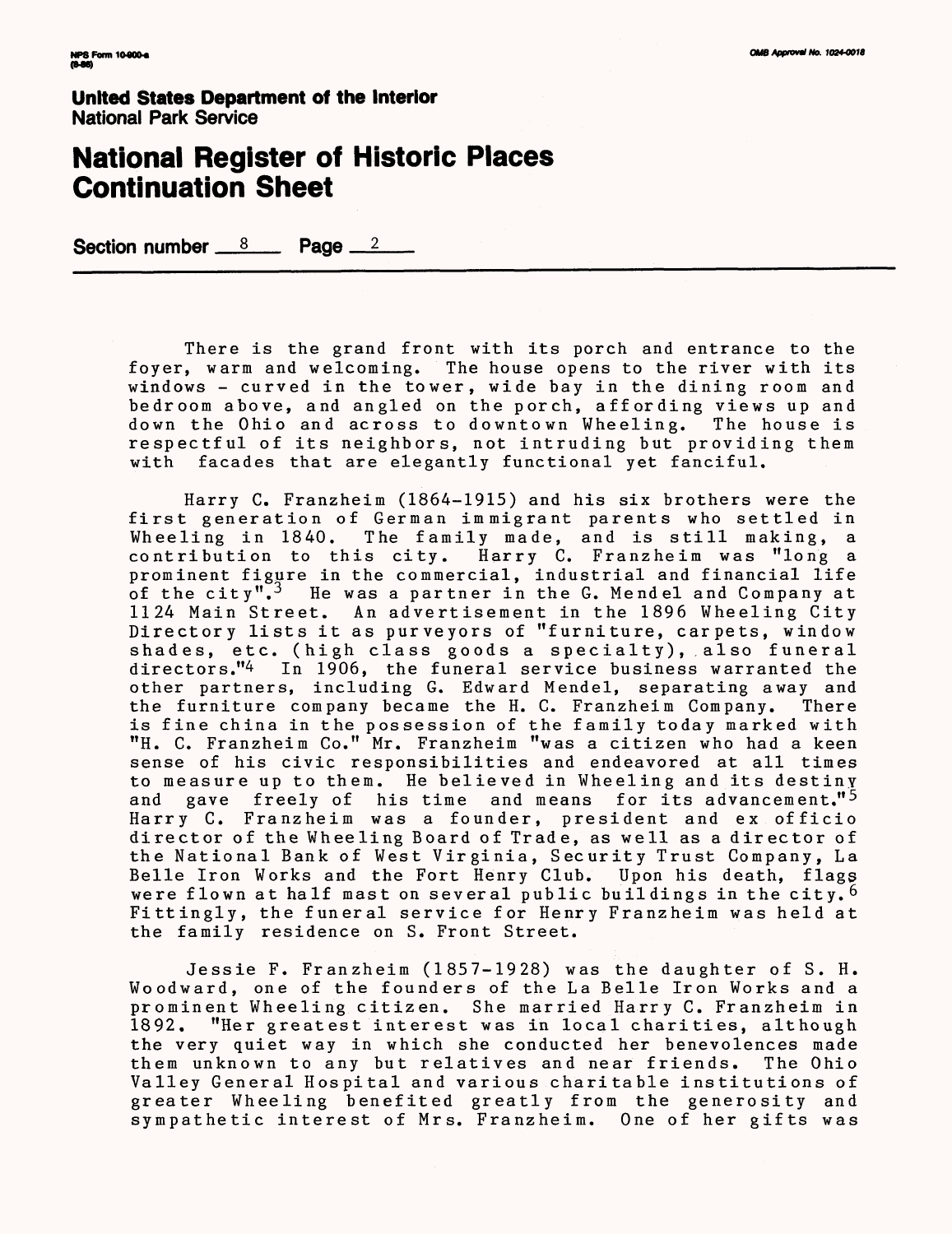#### **National Register of Historic Places Continuation Sheet**

Section number  $\frac{8}{2}$  Page  $\frac{3}{2}$ 

that of the lot at Echo Point upon which was erected the St. John's chapel."7 The Ohio Valley Medical Center and St. John's Episcopal Church remain today as testimony to Jessie Franzheim's philanthrophy.

Edward Bates Franzheim (1866-1942) was "probably (one of) the most sucessful and best known architects in the state of West Virginia. He does all classes of architecture and has designed<br>many of the most elaborate buildings in Wheeling."8 His virginia. He does all classes of anchifecture and has designed<br>many of the most elaborate buildings in Wheeling."8 His many of the most elaborate buildings in wheeling. O his<br>contribution to downtown and the Wheeling Historic District, was extensive:

Linsly Institute-First Capitol of West Virginia (addition) James Fitzsimmons Residence-Fort Henry Club (addition) English Lutheran Church (Franzheim, Giesey & Paris) City Bank Building (Franzheim, Giesey & Faris) Bank of Wheeling (Franzheim, Giesey & Faris) demolished The Board of Trade - Court Theater Alfred Egeter Building (Franzheim, Geisey & Faris) Rex Theatre Rogers Hotel YWCA (not in the Wheeling Historic District) Hazel-Atlas Company (not in the Wheeling Historic District) Lower Market House, Centre Market (listed individually on the National Register and within the Centre Market Square Historic District.

Though this list of commercial and institutional projects is extensive, and by no means complete, it was in his residential work that Edward Bates Franzheim best demonstrated his versitility and skills as an architect. Perhaps because he had many substantial clients, "enjoying a most liberal patronage, "9 he designed many of the most elaborate residences of Wheeling. The Fulton House at Echo Point is a large rambling Shingle style house featuring many of the details found on the Harry C. and Jessie F. Franzheim House. His Italian Renaissance residences include Henry G. Stifel's "Shadow Knoll," the Behrens-Bippus house and the L. Woodward Franzheim house. The Schenk-Altenheim house, the Oglebay Mansion additions (listed individually on the National Register), and the W. P. Wilson house represent Colonial influence; the A. C. Stifel house for Spanish Colonial; and the A. C. Whitaker house for Queen Anne are but *a* very short list of Mr. Franzheim's extensive work.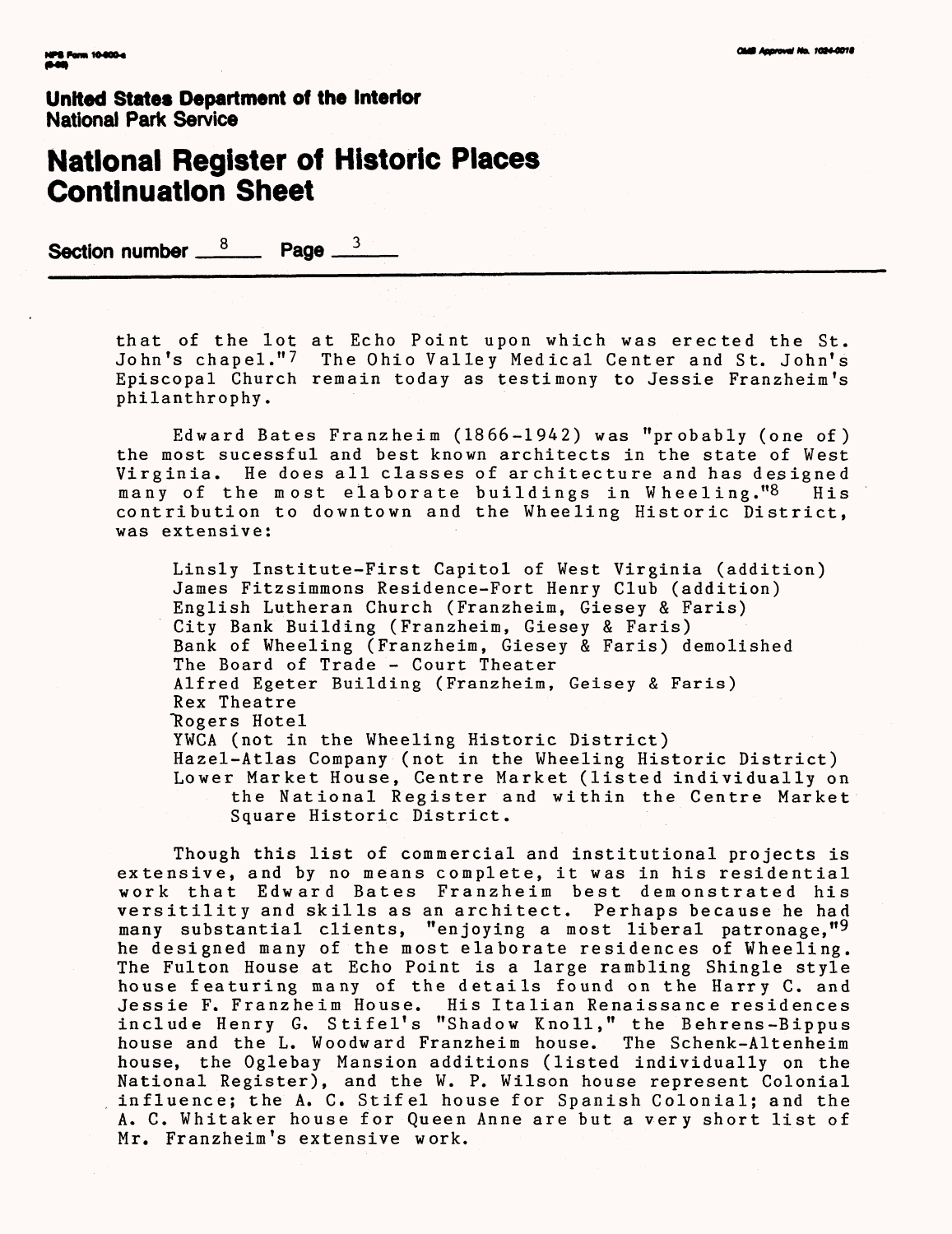## **National Register of Historic Places Continuation Sheet**

Section number  $\frac{8}{2}$ Page \_

> "His great ability and dedication to his profession are witnessed by the fact that, even today, well over a century after his birth, one can walk through this city and almost certainly recognize his works through their intrinsic beauty, design and detailing. It is possibly safe to say that nothing finer has ever been built here."10

1. Brooks Wigginton, "Wheeling Island," unpublished paper, pp. 9-10

2.. Wheeling City Directory for 1896 (Wheeling: W. L. Callen) p. 352.

3. The Wheeling Register (Wheeling) April 27, 1915.

4. Wheeling City Directory op. cit.

5. The Wheeling Register (Wheeling) April 28, 1915.

6. Ibid.

7. The Wheeling Register (Wheeling) February 6, 1928.

8. Gibson Lamb Cranmer, History of Wheeling City and Ohio County, West Virginia and Representative Citizens, 1776-1900 (Chicago: Chicago Biographical Publishing Co.) p. 331.

9. Ibid.

10. Brooks Wigginton, "Edward B. Franzheim" unpublished paper, p. 7.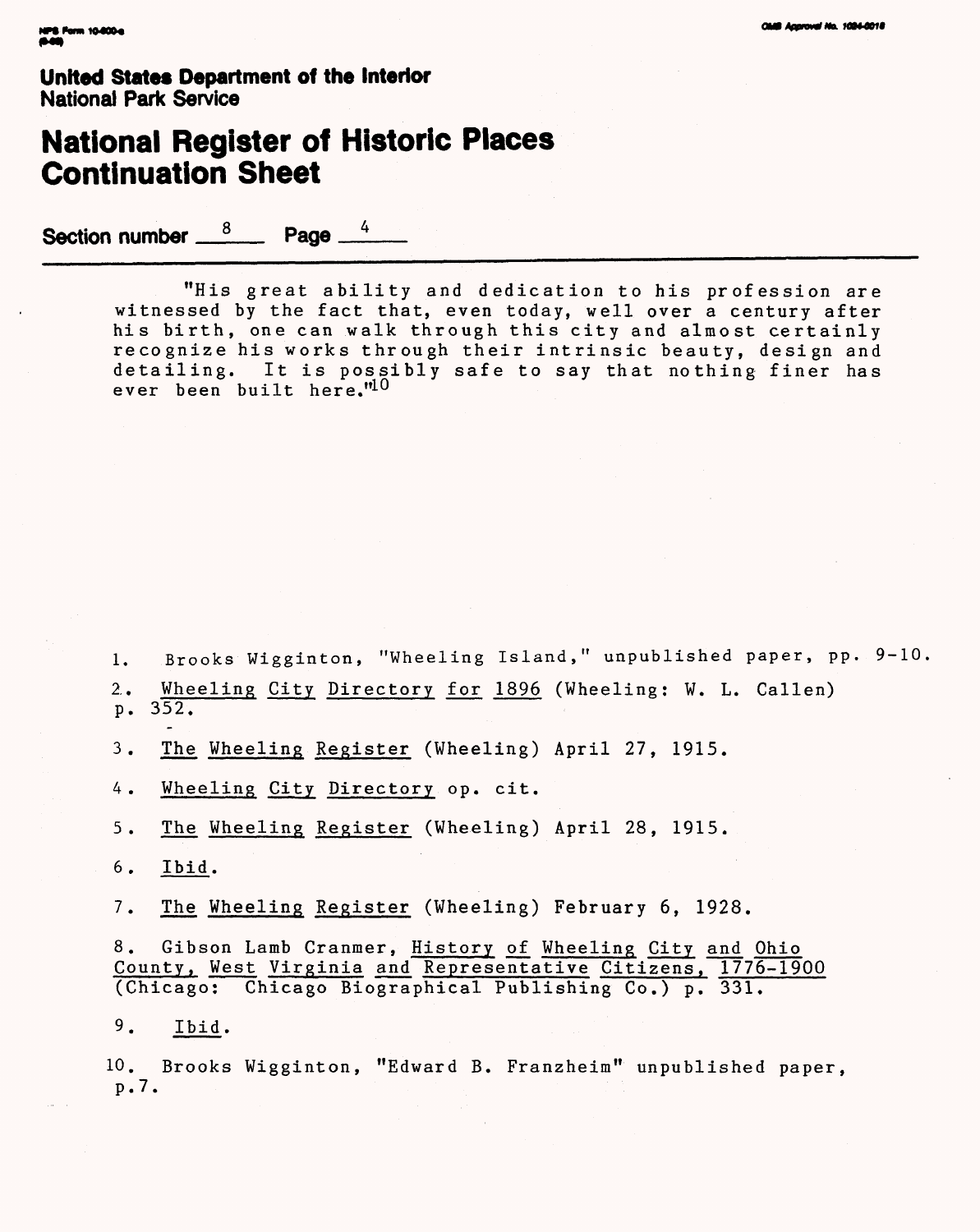## **National Register of Historic Places Continuation Sheet**

**Section number 10 Page**  $\overline{\phantom{a}}$ 

said City, in Fink's Addition to the City of Wheeling, and has a sixty foot (60 ft.) frontage on the east line of said South Front Street and runs eastwardly from said front of the uniform width of sixty feet (60 ft.) throughout to the Ohio River at low water mark; it being the southern lot or the south one-half of the same ground conveyed to Thomas C. Wilson by Theodore Fink and wife by two separate deeds, one dated September 12, 1870 and recorded in the office of the Clerk of County Court of Ohio County in Deed Book No. 56, at page 399 - and the other dated the 21st day of March,1874 and recorded in said clerk's office in Deed Book No. 64 at page 160 - and said piece of ground is numbered in said Fink's Addition to the City of Wheeling as Lot Numbered Three (Lot no. 3) of said addition, together with all the buildings and improvements thereon and appurtenances thereunto belonging. The property is more commonly known as 404 South Front Street.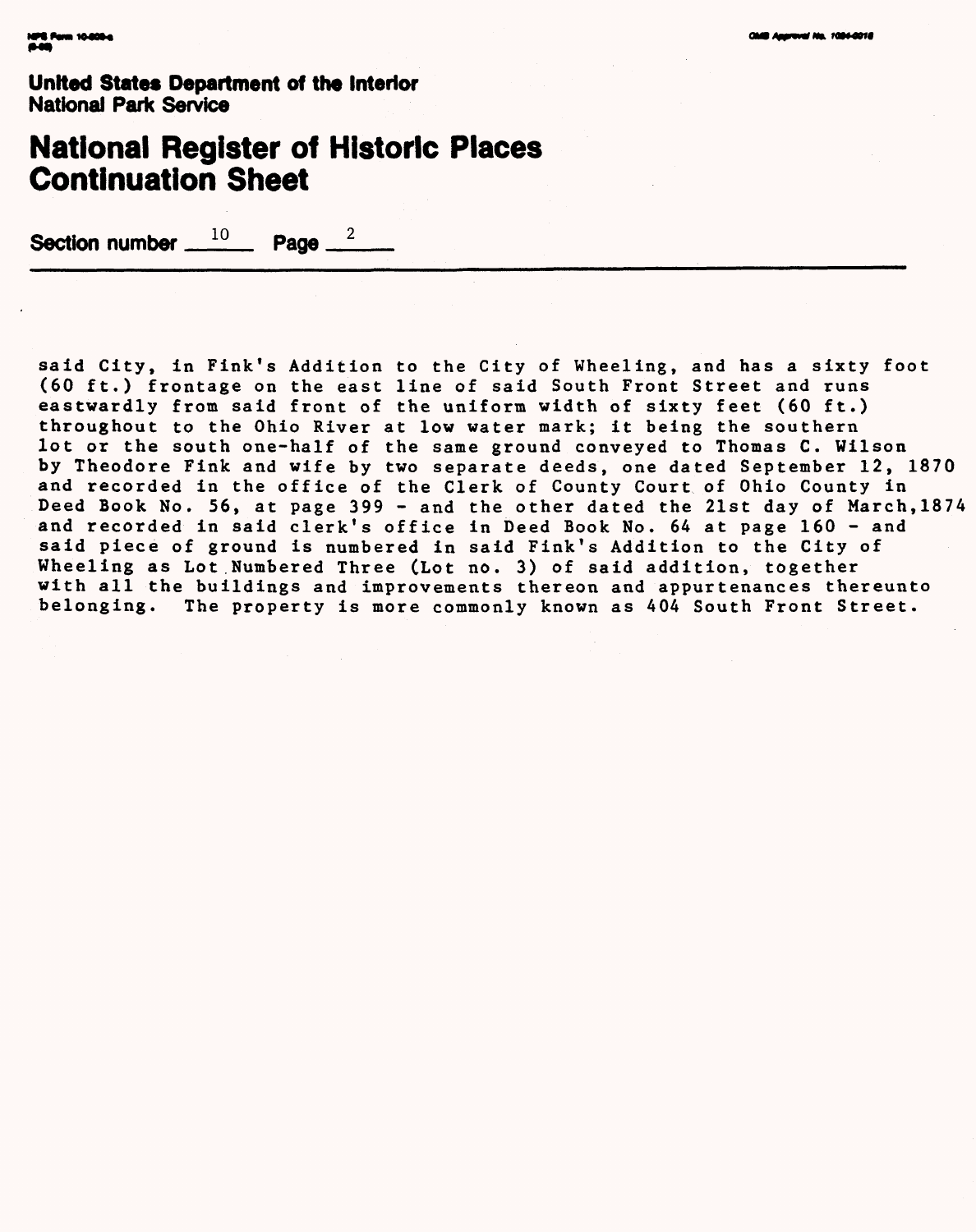# **National Register of Historic Places Continuation Sheet**

**Section number Photographs** 2

- 1. Franzheim, Harry C. and Jessie F., House 404 South Front Street
- 2. Wheeling, WV
- 3. Ben Schneider
- 4. January 11, 1989
- 5. Ben Schneider, 1125 Main Street, Wheeling, WV
- 6-7. 1. West (Front) Elevation
	- 2. West (Front) and South Elevations
	- 3. South Elevation
	- 4. East (River) Elevation
	- 5. North Elevation
	- 6. Foyer
	- 7. Front Parlor
	- 8. Dining Room Mantel
	- 9. Rear Parlor Mantel